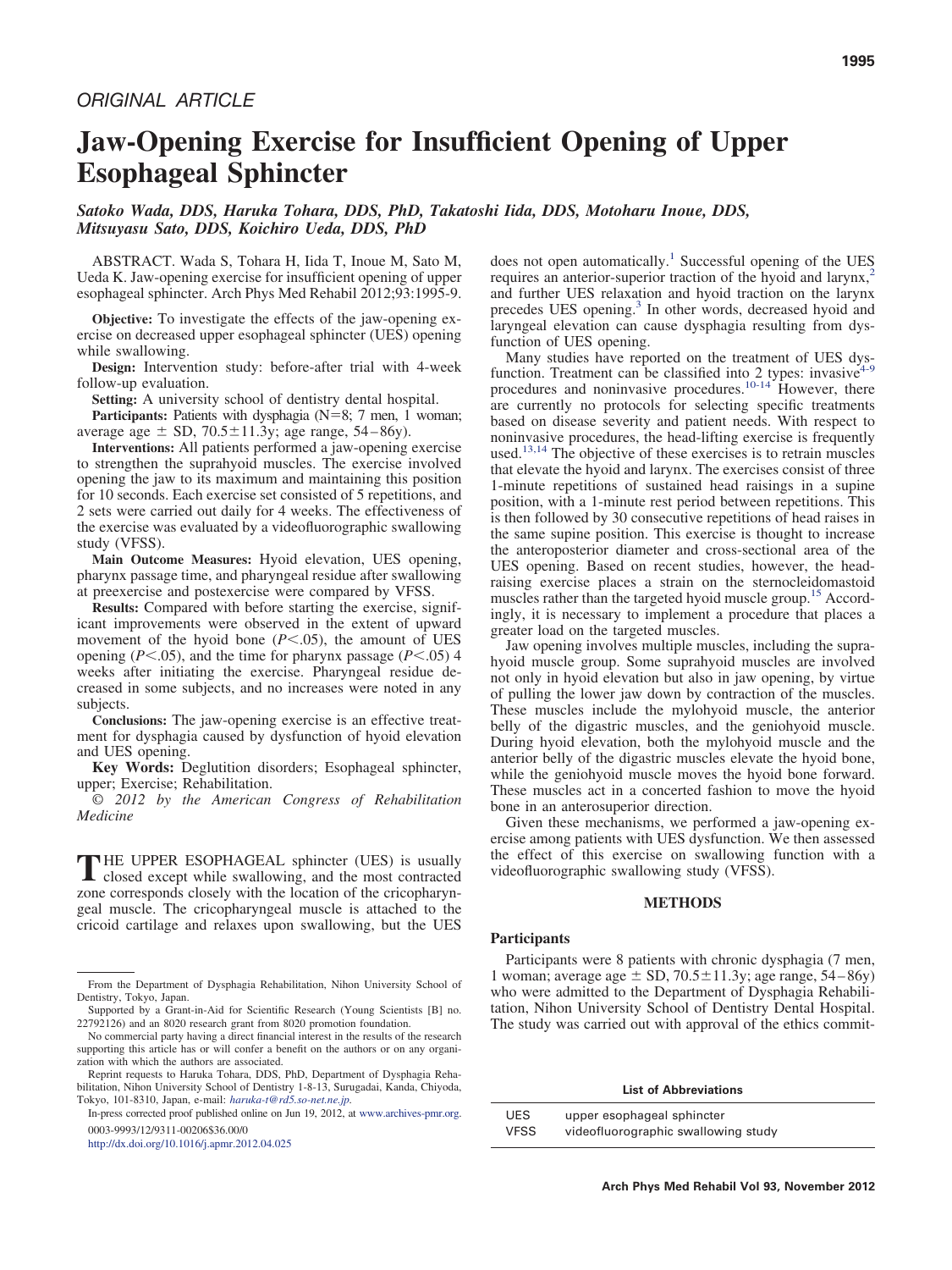| Patient No. | Sex   | Age $(y)$ | History                  | <b>Feeding Status Before</b><br>Training | <b>Feeding Status After</b><br>Training |
|-------------|-------|-----------|--------------------------|------------------------------------------|-----------------------------------------|
|             | Woman | 79        | Cerebrovascular disorder | Puree                                    | Puree                                   |
| 2           | Man   | 78        | Cerebrovascular disorder | Regular food                             | Regular food                            |
| 3           | Man   | 70        | Cerebrovascular disorder | Soft food                                | Soft food                               |
| 4           | Man   | 54        | Cerebrovascular disorder | Puree                                    | Soft food                               |
| 5           | Man   | 64        | <b>Myelitis</b>          | Minced food                              | Cut food                                |
| 6           | Man   | 57        | Angina pectoris          | Soft food                                | Regular food                            |
|             | Man   | 86        | Gastritis                | Soft food                                | Soft food                               |
| 8           | Man   | 76        | Without any disease      | Regular food                             | Regular food                            |

<span id="page-1-0"></span>**Table 1: Patient Details**

tee of Nihon University School of Dentistry, and informed consent was received from all participants.

Four patients had a history of cerebrovascular disorder, and the others had myelitis, angina pectoris, and gastritis. One patient had no disease [\(table 1\)](#page-1-0). All were capable of oral ingestion, and food consistencies ranged from puree to regular food. None of the patients were at an acute stage of any disorder related to dysphagia, nor did they have difficulty controlling the underlying condition, but exhibited mild to midlevel dysphagia such as choking, coughing, or food remaining in throat. None had a history of oral or pharyngeal surgery, communication problems such as dementia, or temporomandibular arthrosis.

# **Inclusion and Exclusion Criteria**

Based on results of the VFSS carried out before initiating the exercise, patients whose UES opening width was below 10mm at first VFSS were selected as participants. This width was chosen based on several studies<sup>[16,17](#page-3-7)</sup> that reported an average UES opening width of 11mm in healthy elderly people.

#### **Jaw-Opening Exercise**

The jaw-opening exercise was carried out as follows. First, subjects opened their jaws to the maximum extent and maintained this position for 10 seconds. During the exercise, each patient was made aware that the suprahyoid muscles were strongly contracted. This open-and-hold exercise was repeated 4 more times after 10 seconds of rest, which constituted 1 set. Subjects were instructed to perform 2 sets of the exercise daily [\(fig 1\)](#page-1-1). To determine whether the exercise was performed correctly, subjects were asked to complete a record sheet, which we collected 4 weeks later. Subjects were instructed to stop the exercise if they felt discomfort or pain in the temporo-



<span id="page-1-1"></span>**Fig 1. Subjects were asked to hold the jaw in the maximally opened position for 10 seconds. Each exercise set involved 5 repetitions of this 10-second motion with a 10-second rest period between each contraction. Each patient performed 2 sets daily.**

mandibular joint during the exercise. Subjects were asked to perform the jaw-opening exercise for 4 weeks.

#### **Data Analysis**

The results of the VFSS carried out before and 4 weeks after initiating the exercise were analyzed. The Camper's plane was used as the standard plane during the VFSS.<sup>[18](#page-3-8)</sup> This Camper's plane was used as the *x* axis, a straight line between the superior border of the tragus and inferior border of the nasal wing. The *y* axis was a vertical line drawn perpendicular to the intersection of the Camper's plane and superior border of the tragus. We measured the distances from the anterior superior border of the body of the hyoid bone relative to the *x* axis and *y* axis, at either a rest position or the most forward position, while the subject swallowed 5.0mL of nectar-like barium suspension as test food in a sitting position. Before taking the images, we placed lead balls (diameter, 5mm) at the superior border of the tragus and at the inferior border of the nasal wing to be used as markers for the plane. We also placed a metal ball (diameter, 12.6mm) at the neck for adjusting the magnification of radiographic images [\(figs 2](#page-1-2) and [3\)](#page-2-0). Various measurements were carried out.

The amount of upward movement of the hyoid bone was measured as the distance, relative to the standard plane, of the *y* coordinate of the hyoid bone at a rest position and the most forward position. The amount of forward movement of the



<span id="page-1-2"></span>**Fig 2.** *X* **axis: Camper's plane connecting the inferior border of the nasal wing to the superior border of the tragus.** *Y* **axis: a vertical line perpendicular to the** *x* **axis from a marker on the superior border of the tragus.**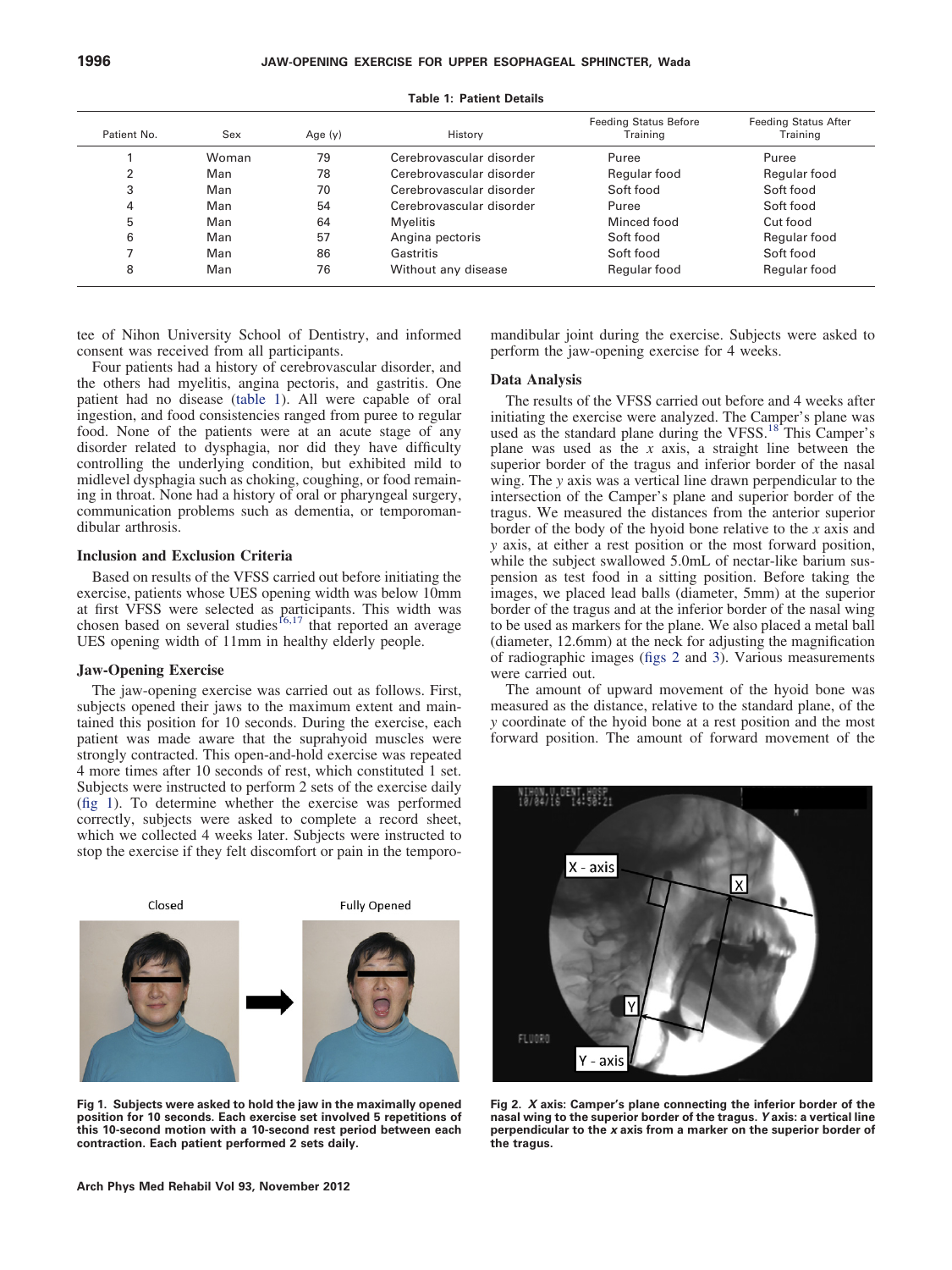

<span id="page-2-0"></span>**Fig 3. Measurements for the amount of upward and forward movements of the hyoid bone corresponding to distances from the hyoid bone to the** *y* **axis and** *x* **axis, respectively, in a relaxed or maximally elevated position. Measurement of UES opening width, corresponding to the anteroposterior diameter at the narrowest region at C3-6 during maximum opening. Abbreviations: H, highest position; R, rest position.**

hyoid bone was the distance, relative to the standard plane, of the *x* coordinate of the hyoid bone at a rest position and the most forward position. The amount of UES opening was the anteroposterior diameter at the narrowest section of C3-6 with the maximum opening of the esophagus during barium swallowing.[19,20](#page-4-0) The time for pharynx passage was measured from the arrival of the bolus head at the ramus of the mandible to the time the bolus tail passed through the  $UES.^{21}$  $UES.^{21}$  $UES.^{21}$  Aspiration was evaluated as either present or absent. Residue of test food in the vallecula and piriform sinus was evaluated on a 4-point scale: 3,  $>50\%$  of food bolus remained; 2, 25% to 50%; 1, <25%; and 0, 0%.[22](#page-4-2) A single dentist blinded to patient information rated the VFSS.

We used a TOSHIBA Clearscope SXT-9000A<sup>a</sup> for imaging of deglutition. Recorded videos were loaded onto a computer for analysis. We used Adobe Premiere Pro  $CS4<sup>b</sup>$  and Apple iWork '09 Pages<sup>c</sup> to analyze the videos, and SPSS statistics  $17.0<sup>d</sup>$  for statistical analysis.

#### **RESULTS**

The UES opening width at first VFSS was less than 10mm in all participants, and all were able to complete 2 sets of the daily exercises for 4 weeks without pain at the mandibular joint. All 8 patients were included in the following analysis.

<span id="page-2-2"></span>**Table 3: Comparison of Food Residue Before and After the Jaw-Opening Exercise**

|   | Vallecula                                                     | <b>Piriform Sinus</b> |  |  |
|---|---------------------------------------------------------------|-----------------------|--|--|
|   | Patient No. Preexercise Postexercise Preexercise Postexercise |                       |  |  |
|   |                                                               |                       |  |  |
|   |                                                               |                       |  |  |
| 3 |                                                               |                       |  |  |
|   |                                                               |                       |  |  |
| 5 |                                                               |                       |  |  |
| 6 |                                                               |                       |  |  |
|   |                                                               |                       |  |  |
|   |                                                               |                       |  |  |

NOTE. While the amount of food residue remaining in the pharynx after swallowing decreased in some cases after the jaw-opening exercise, in no case was an increase observed. None of the changes observed were significant.

Amount of residue. 3: >50% of bolus. 2: 25-50%. 1: <25%. 0: 0%.

Both the amount of upward movement of the hyoid bone  $(P<.05$ ; Wilcoxon signed-rank test) and the amount of UES opening  $(P<.05)$  significantly increased after the exercise in all subjects, while the time for pharynx passage significantly decreased  $(P<.05)$  [\(table 2\)](#page-2-1). The amount of forward movement of the hyoid bone increased, but not significantly  $(P = .05)$ . While food residue in the vallecula and piriform sinus decreased in some subjects, it did not increase in any subject; none of these changes were significant [\(table 3\)](#page-2-2). The VFSS showed no cases of aspiration. Food consistency before and after training was almost the same, although some patients were able to eat more difficult food after training (see [table 1\)](#page-1-0).

#### **DISCUSSION**

#### **Effects of the Jaw-Opening Exercise**

In this study, we found that the amount of upward movement of the hyoid bone significantly increased after the jaw-opening exercise, suggesting that the mylohyoid muscle and the anterior belly of the digastric muscles were strengthened. The amount of UES opening also significantly increased, and the time for pharynx passage significantly decreased, supporting the effi-

cacy of the jaw-opening exercise.<br>While some reports<sup>[19,23](#page-4-0)</sup> indicate that wide opening of the UES is related to the amount of forward movement of the hyoid bone, we did not observe a significant improvement in forward hyoid movement. Nonetheless, this exercise appeared effective, given that all other parameters significantly improved. It would be unlikely for the exercise to be ineffective, since it is impossible to selectively contract certain muscles during jaw

<span id="page-2-1"></span>**Table 2: Comparison of Swallowing Function Before and After the Jaw-Opening Exercise (N8)**

|                                         | Before          |       |        | After            |       |       |       | Effect |      |
|-----------------------------------------|-----------------|-------|--------|------------------|-------|-------|-------|--------|------|
|                                         | 95% CI          |       | 95% CI |                  |       | Size  |       |        |      |
| Measure                                 | Mean $\pm$ SD   | Lower | Upper  | Mean $\pm$ SD    | Lower | Upper | Score |        | D*   |
| Upward movement of the hyoid bone (mm)  | $6.05 \pm 4.16$ | 2.57  | 9.52   | $10.60 \pm 4.52$ | 6.83  | 14.38 | 2.52  | .89    | .012 |
| Forward movement of the hyoid bone (mm) | $7.17 \pm 5.66$ | 2.44  | 11.90  | $9.82 \pm 4.04$  | 6.44  | 13.20 | 1.96  | .69    | .050 |
| UES opening width (mm)                  | $6.30 \pm 2.20$ | 4.47  | 8.14   | $7.22 \pm 2.60$  | 5.05  | 9.39  | 2.10  | .74    | .036 |
| Time for pharynx passage (s)            | $0.98 + 0.09$   | 0.90  | 1.05   | $0.75 \pm 0.33$  | 0.47  | 1.02  | 2.03  | .74    | .043 |

NOTE. The amount of upward movement of the hyoid bone, width of UES opening, and time for pharynx passage significantly improved after the jaw-opening exercise.

Abbreviation: CI, confidence interval.

\*Wilcoxon signed-rank test, after exercise versus before exercise.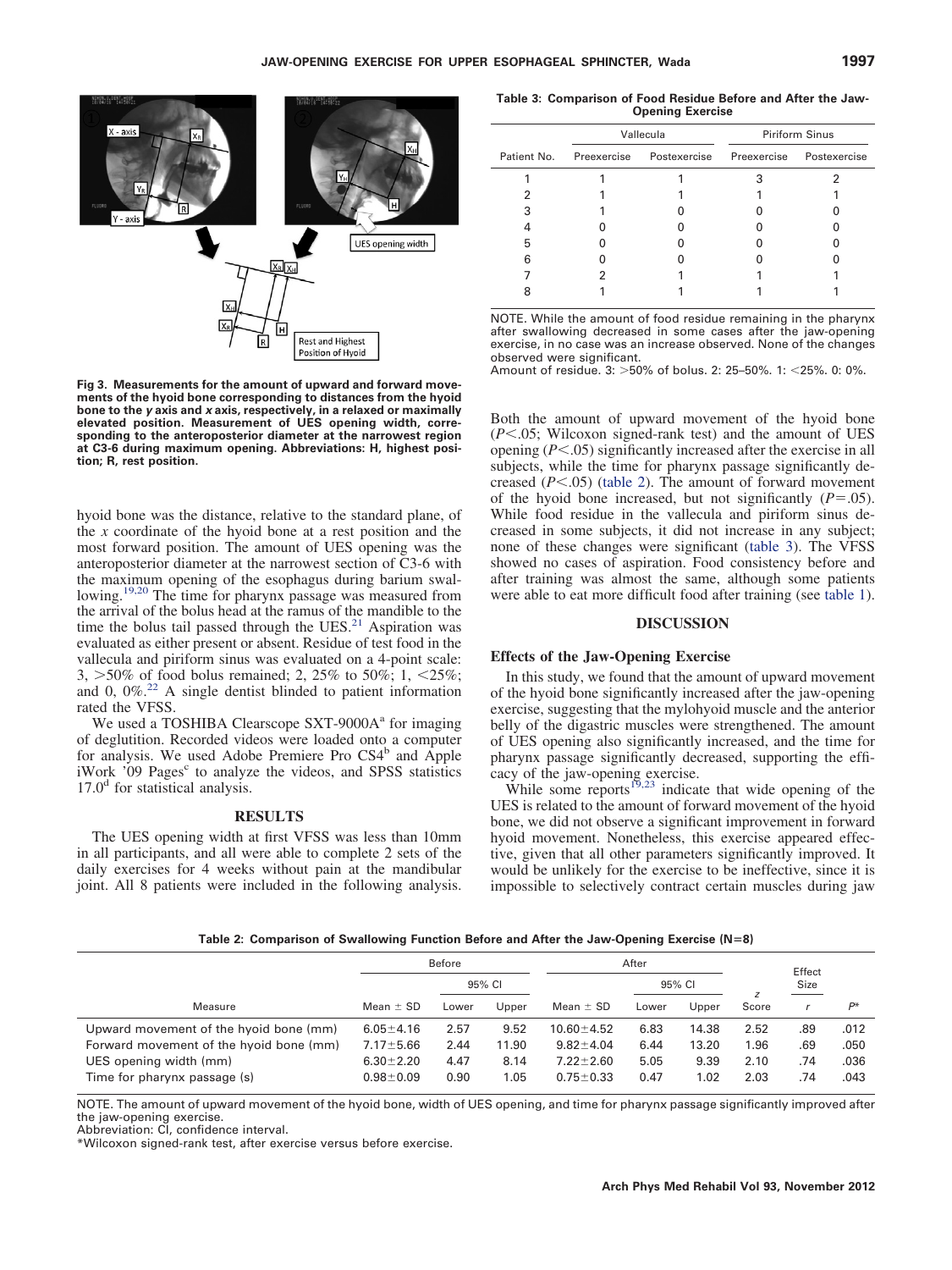opening. To establish the efficacy of this exercise, further studies will need to be conducted with more patients.

# **Potential Contraindications**

The lateral pterygoid muscle is also involved in jaw opening. However, when considering where this muscle runs, even if the exercise affects these regions, we speculate that the muscle will probably not affect swallowing function. On the other hand, excess contraction of the superior head of the lateral pterygoid muscle would pull the articular disk forward, and this forward translocation could cause jaw arthritis.<sup>[24](#page-4-3)</sup> When the jaw is closed, the superior head of the lateral pterygoid muscle maintains contraction in order to properly position the articular disk. When the jaw is fully open, however, the superior head is controlled in a relaxed position. Thus, this exercise is probably safer when patients open their jaw to the fullest extent. However, dislocation of the mandibular joint could occur if aging has caused some wear of the articular fossa or condyle, or degeneration of the articular disk.[25](#page-4-4) Accordingly, patients with a history of mandibular joint dislocation should not perform this exercise.

# **Appropriateness of the Jaw-Opening Exercise**

The exercise used in this study involved full opening of the jaw in order to perform an isometric exercise. There are isotonic and isometric exercises for muscle strengthening, and isometric exercise is said to be effective. $2^2$ 

All patients were able to continuously perform the exercise without difficulty, which showed the advantage of the simple isometric nature of our exercise. While other isometric procedures exist, such as contracting the jaw-opening muscles with the jaw closed by holding the geniohyoid muscle by hand, it is difficult to keep the holding force constant and to steadily maintain the position of the closed jaw. Furthermore, attempting to open the jaw while holding it closed by hand would pull the disk of the mandibular joint forward and put greater stress on the joint.

In our exercise, we set the repetition and frequency so that 1 set consisted of five 10-second exercises separated by 10 second rest periods, with 2 sets performed daily. It will be necessary to determine the effects of different numbers of repetitions and frequencies. Although no subject developed pain at the mandibular joint during the course of this study, caution should be exercised when the exercise is performed by patients with a history of mandibular arthritis.

#### **Study Limitations**

This study found that the jaw-opening exercise improved the upward movement of the hyoid bone, the amount of UES opening, and time for pharynx passage. However, with respect to food residue remaining in the vallecula and piriform sinus, we did not observe any significant improvement. Subjects were patients with mild to midlevel dysphagia, and large amounts of food residue were seen in only a few subjects before the exercise, and this may explain the relative lack of significant improvement. Further, none of the subjects showed aspiration, and we cannot determine whether this exercise is effective for those with severe dysphagia symptoms, such as aspiration or the presence of large amounts of food residue, or both.

Even though effect sizes were large for each statistical test, the number of patients in our study was relatively small, and the sex proportion was unbalanced. Further studies of larger populations with more varied types of dysphagia are needed.

Moreover, VFSS evaluates structural movement, but not muscle strength or activity. Therefore, electromyographic measurements are needed to more directly assess the effectiveness of the jaw-opening exercise.

# **CONCLUSIONS**

We observed improvements in the amount of upward movement of the hyoid bone, the amount of UES opening, and the time for pharynx passage with a jaw-opening exercise. Our results suggest that the jaw-opening exercise may effectively strengthen the suprahyoid muscles.

#### **References**

- <span id="page-3-0"></span>1. Kahrilas PJ, Dodds WJ, Dent J, Logemann JA, Shaker R. Upper esophageal sphincter function during deglutition. Gastroenterology 1988;95:52-62.
- <span id="page-3-1"></span>2. Murray J. Videofluoroscopic examination. In: Manual of dysphagia assessment in adult. San Diego: Singular Publishing; 1999. p 113-51.
- <span id="page-3-2"></span>3. Cook IJ, Dodds WJ, Dantas RO, et al. Opening mechanism of the human upper esophageal sphincter. Am J Physiol 1989; 257:G748-59.
- <span id="page-3-3"></span>4. Kaplan S. Paralysis of deglutition, a post-poliomyelitis complication treated by section of the cricopharyngeus muscle. Ann Surg 1951;33:572-3.
- 5. Buchholz DW. Cricopharyngeal myotomy may be effective treatment for selected patients with neurogenic oropharyngeal dysphagia. Dysphagia 1995;10:255-8.
- 6. Guily JLS, Zhang KX, Perie S, Copin H, Butler-Browne GS, Barbet JP. Improvement of dysphagia following cricopharyngeal myotomy in a group of elderly patients. Histochemical and biochemical assessment of the cricopharyngeal muscle. Ann Otol Rhinol Laryngol 1995;104:603-9.
- 7. Schneider I, Thumfart WF, Pototoschnig C, Eckel HE. Treatment of dysfunction of the cricopharyngeal muscle with botulinum A toxin: introduction of a new, noninvasive method. Ann Otol Rhinol Laryngol 1994;103:31-5.
- 8. Shaw GY, Searl JP. Botulinum toxin treatment for cricopharyngeal dysfunction. Dysphagia 2001;16:161-7.
- 9. Haapaniemi JA, Laurikainen EA, Pulkkinen J, Marttila RJ. Botulinum toxin in the treatment of cricopharyngeal dysphagia. Dysphagia 2001;16:171-5.
- <span id="page-3-4"></span>10. Kahrilas PJ, Logemann JA, Gibbons P. Food intake by maneuver: an extreme compensation for impaired swallowing. Dysphagia 1992;7:155-9.
- 11. Logemann JA, Kahrilas PJ. Relearning to swallow after stroke application of maneuvers and indirect biofeedback: a case study. Neurology 1990;40:1136-8.
- 12. Kahrilas PJ, Logemann JA, Kruger C, Flanagan E. Volitional augmentation of upper esophageal sphincter opening during swallowing. Am J Physiol 1991;260:G450-6.
- <span id="page-3-5"></span>13. Shaker R, Kern M, Brden E, et al. Augmentation of deglutitive upper esophageal sphincter opening in the elderly by exercise. Am J Physiol 1997;272:G1518-22.
- 14. Ferdjallah M, Wersch JJ, Shaker R. Spectral analysis of surface electromyography (EMG) of upper esophageal sphincter-opening muscles during head lift exercise. J Rehabil Res Dev 2000;37:335-40.
- <span id="page-3-6"></span>15. White KT, Easterling C, Roberts N, Wertsch J, Shaker R. Fatigue analysis before and after shaker exercise: physiologic tool for exercise design. Dysphagia 2008;23:385-91.
- <span id="page-3-7"></span>16. Easterling C, Grande B, Kern M, Sears K, Shaker R. Attaining and maintaining isometric and isokinetic goals of the shaker exercise. Dysphagia 2005;20:133-8.
- 17. Kern M, Bardan E, Arndorfer R, Hofmann C, Ren J, Shaker R. Comparison of upper esophageal sphincter opening in healthy asymptomatic young and elderly volunteers. Ann Otol Rhinol Laryngol 1999;108:982-9.
- <span id="page-3-8"></span>18. Nakane A, Tohara H, Ouchi Y, Goto S, Uematsu H. Videofluoroscopic kinesiologic analysis of swallowing: defining a standard plane. J Med Dent Sci 2006;53:7-15.